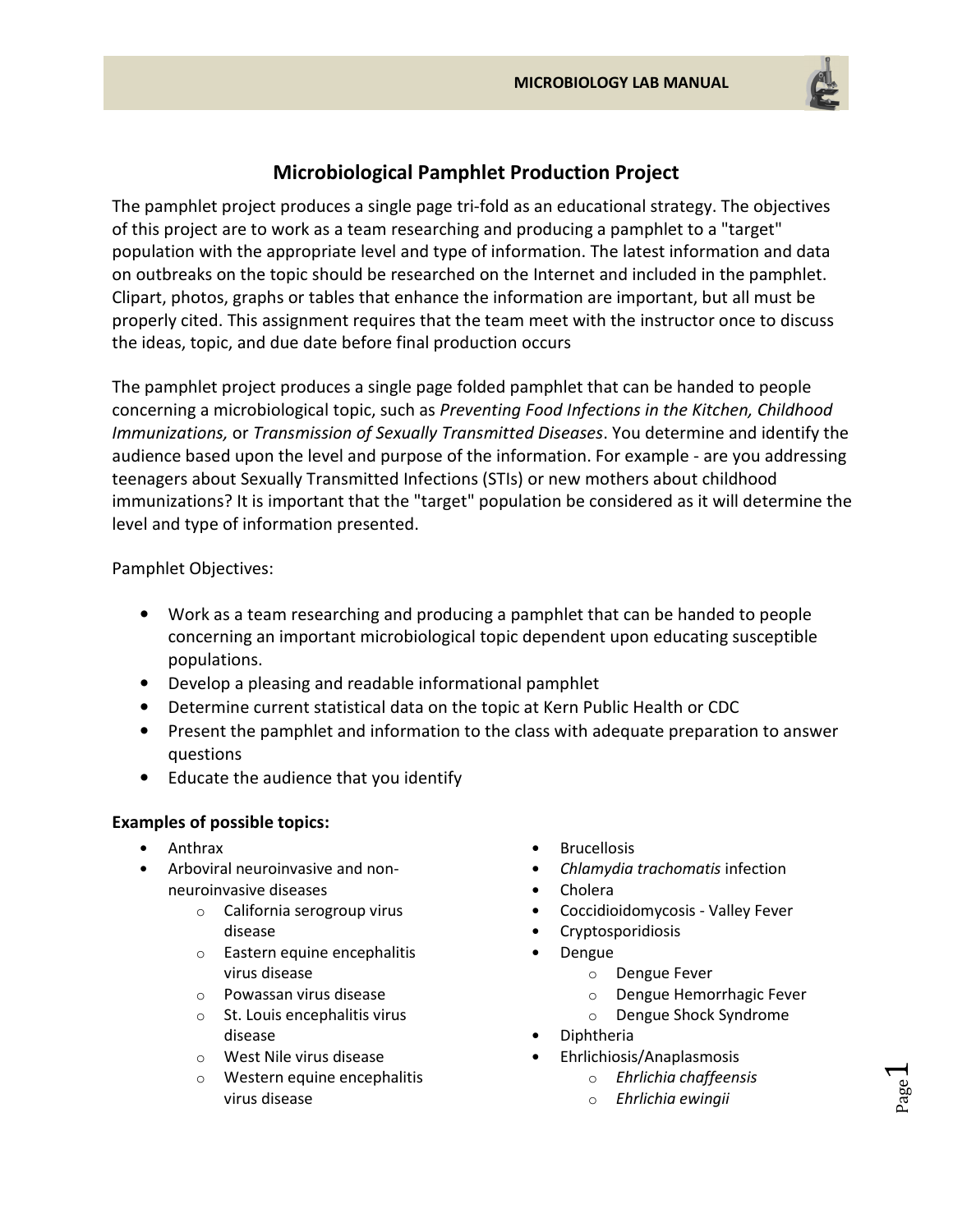## MICROBIOLOGY LAB MANUAL



- o Anaplasma phagocytophilum
- o Undetermined
- **Giardiasis**
- Gonorrhea
- Haemophilus influenzae, invasive disease
- Hansen disease (leprosy)
- Hantavirus pulmonary syndrome
- Hemolytic uremic syndrome, postdiarrheal HUS
- Hepatitis A
- Hepatitis B
- Hepatitis C
- HIV infection\*
- **Listeriosis**
- Lyme disease
- Malaria
- Measles
- Meningococcal disease
- Mumps
- Pertussis
- Plague
- Poliomyelitis
- Rabies
- Rubella., Rubella, congenital syndrome
- **Salmonellosis**
- Severe Acute Respiratory Syndromeassociated Coronavirus (SARS-CoV) disease
- Shigellosis
- Smallpox
- Streptococcal toxic-shock syndrome
- Streptococcus pneumoniae
- Syphilis
	- o Primary
	- o Secondary
	- o Latent
	- o Neurosyphilis
	- o Congenital
- Tetanus
- Trichinellosis (Trichinosis)
- Tuberculosis
- Tularemia
- Typhoid fever
- Vancomycin resistant Staphylococcus aureus (VRSA)
- Ebola virus
- Childhood Vaccinations
- MRSA and patient care
- Safe Food preparation guides
- Antibiotic Abuse
- Travel advisories
- Home disinfection
- Head Lice
- Safe water
- Guide to healthy holiday food preparation
- Allergies -causes and treatments
- Primary Immuno-deficiency disease
- Polio virus to fight cancer http://www.dukechronicle.com/article/ 2016/05/poliovirus-cancer-treatmentby-duke-researchers-receivesbreakthrough-status-from-fda
- Bacteriophage therapy http://www.ncbi.nlm.nih.gov/pmc/artic les/PMC90351/
- Teixobactin first new antibiotic in 30 years http://www.telegraph.co.uk/science/20 16/03/14/first-new-antibiotic-in-30 years-discovered-in-majorbreakthroug/
- Vaccines made in space http://www.nasa.gov/mission\_pages/st ation/research/benefits/vaccine\_develo pment.html
- Culturing Gut Bacteria: Most Gut Microbes Can Be Cultured http://www.thescientist.com/?articles.view/articleNo/4 6019/title/Most-Gut-Microbes-Can-Be-Cultured/
- Vaccine Development;New Zika Vaccine https://www.sciencenews.org/blog/scie nce-ticker/week-zika-vaccine-progressinfectioninsights?mode=topic&context=93&tgt= nr